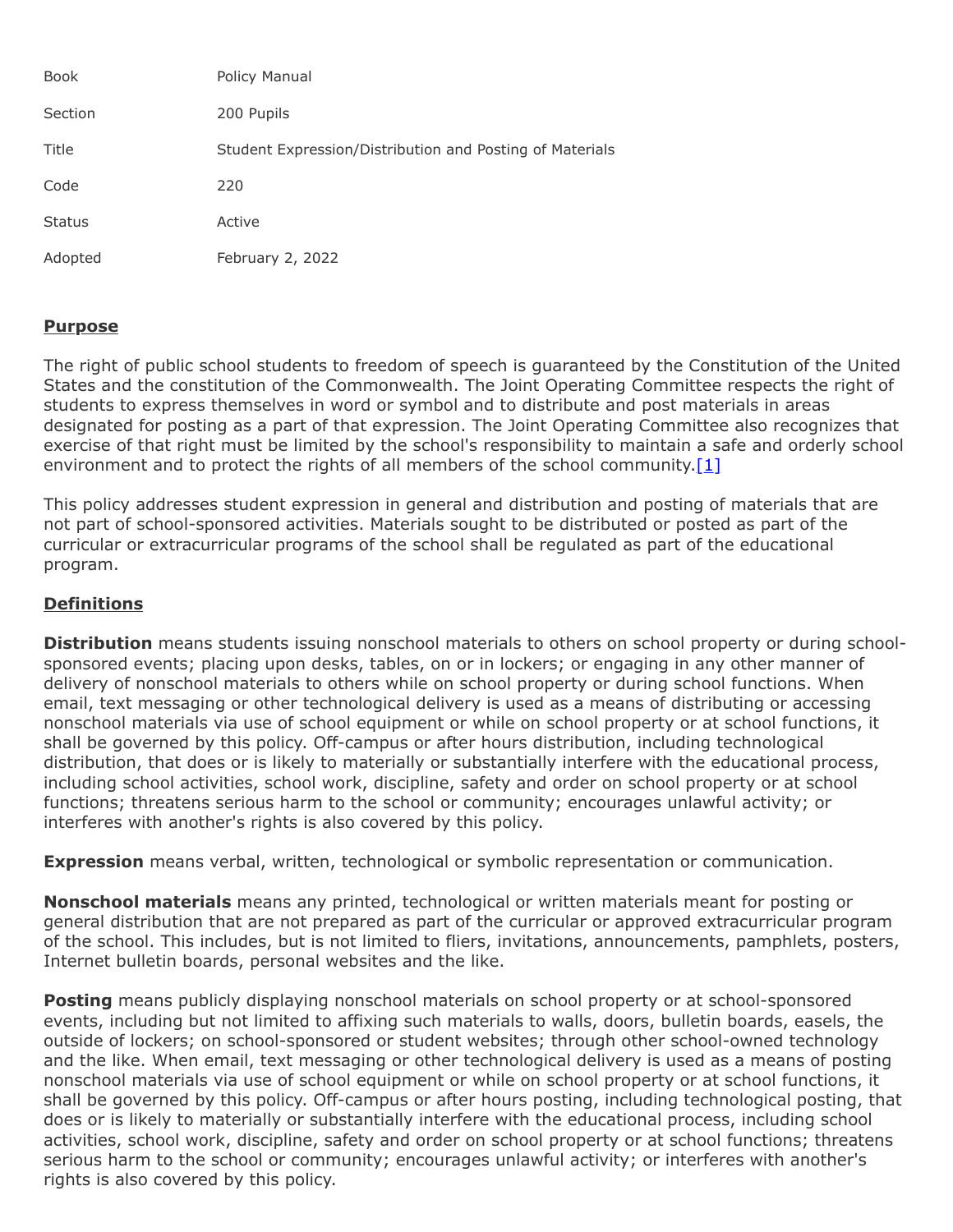# **Authority**

Students have the right to express themselves unless such expression is likely to or does materially or substantially interfere with the educational process, including school activities, school work, discipline, safety and order on school property or at school functions; threatens serious harm to the school or community; encourages unlawful activity; or interferes with another's rights.<sup>[\[1\]](http://pacodeandbulletin.gov/Display/pacode?file=/secure/pacode/data/022/chapter12/s12.9.html&d=reduce)</sup>

Student expression that occurs on school property or at school-sponsored events is fully governed by this policy. In addition, off-campus or after hours expression is governed by this policy if the student expression involved constitutes unprotected expression as stated in this policy and provided the offcampus or after hours expression does or is likely to materially or substantially interfere with the educational process, including school activities, school work, discipline, safety and order on school property or at school functions; threatens serious harm to the school or community; encourages unlawful activity; or interferes with another's rights. $[1][2][3]$  $[1][2][3]$  $[1][2][3]$ 

The Joint Operating Committee requires that distribution and posting of nonschool materials shall occur only at the places and during the times set forth in written procedures. Such procedures shall be written to permit the safe and orderly operation of the school, while recognizing the rights of students to engage in protected expression. $[1][4]$  $[1][4]$ 

# Unprotected Student Expression

The Joint Operating Committee reserves the right to designate and prohibit manifestations of student expression that are not protected by the right of free expression because they violate the rights of others or where such expression is likely to or does materially or substantially interfere with school activities, school work, discipline, safety and order on school property or at school functions. While the following list is not intended to be exhaustive, such expression shall not be protected if it:

- 1. Violates federal, state or local laws, Joint Operating Committee policy or school rules or procedures.
- 2. Is libelous, defamatory, obscene, lewd, vulgar or profane.  $[3]$
- 3. Advocates the use or advertises the availability of any substance or material that may reasonably be believed to constitute a direct and serious danger to the health or welfare of students, such as tobacco products, alcohol or illegal drugs.
- 4. Incites violence, advocates use of force or threatens serious harm to the school or community.
- 5. Is likely to or does materially or substantially interfere with the educational process, such as school activities, school work, discipline, safety and order on school property or at school functions.
- 6. Interferes with, or advocates interference with, the rights of any individual or the safe and orderly operation of the school and school programs.
- 7. Violates written procedures on time, place and manner for posting and distribution of otherwise protected expression.

Spontaneous student expression which is otherwise protected speech is not prohibited by this section.

## Discipline for Engaging in Unprotected Expression

The Joint Operating Committee reserves the right to prohibit the posting or distribution of nonschool materials containing unprotected expression and to prohibit students from engaging in other unprotected student expression, as well as to stop unprotected student expression when it occurs. The Joint Operating Committee reserves the right to discipline students for engaging in unprotected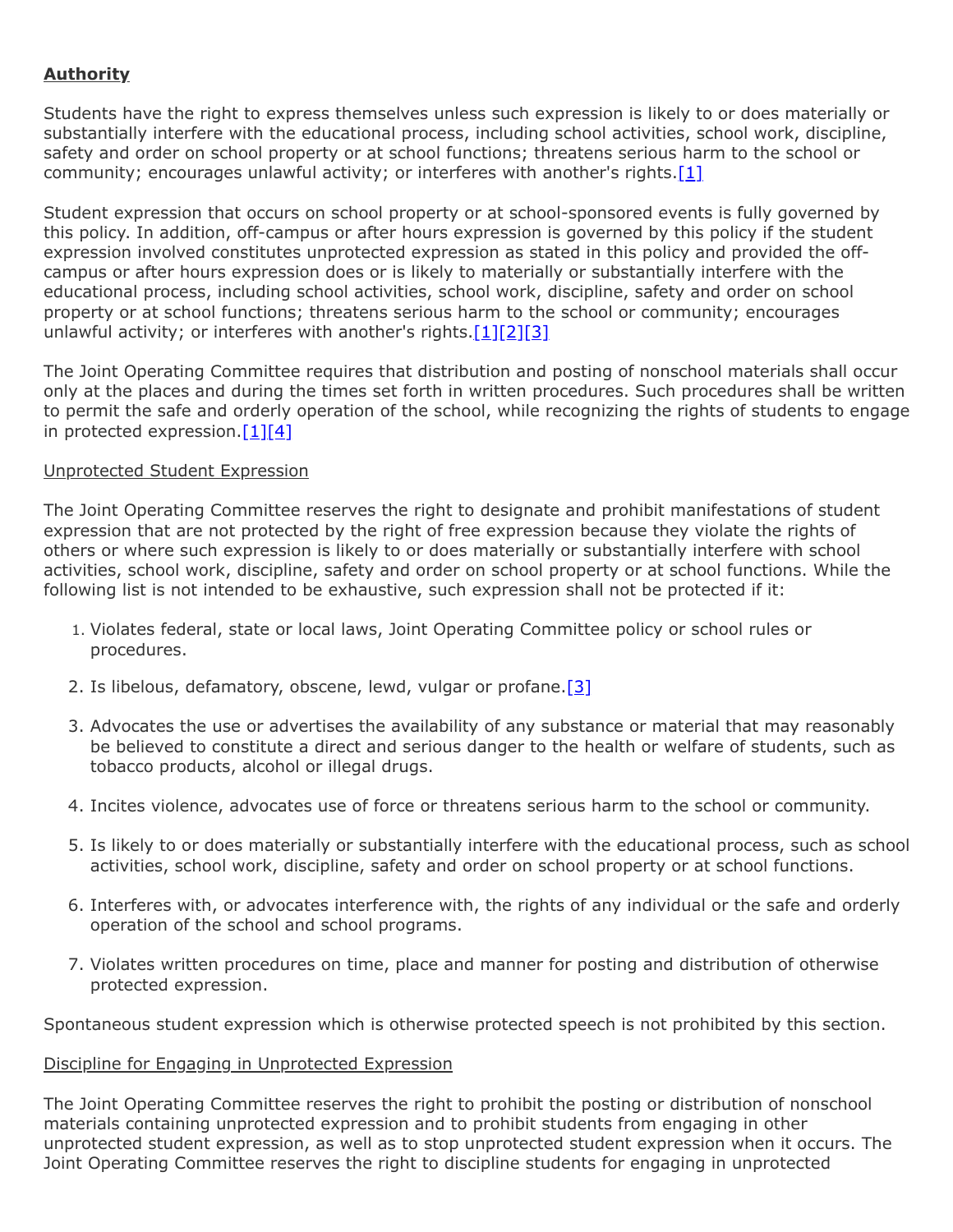expression. Where such expression occurs off campus and away from school functions, a nexus between the unprotected expression and a material and substantial disruption of the school program must be established.

### Distribution of Nonschool Materials

The Joint Operating Committee requires that students who wish to distribute or post nonschool materials on school property shall submit them two (2) school days in advance of planned distribution or posting to the Administrative Director or designee.<sup>[\[1\]](http://pacodeandbulletin.gov/Display/pacode?file=/secure/pacode/data/022/chapter12/s12.9.html&d=reduce)</sup>

If the nonschool materials contain unprotected expression as stated in this policy, the Administrative Director or designee shall notify the students that they may not post or distribute the materials because the materials constitute a violation of Joint Operating Committee policy.

If notice is not given during the period between submission and the time for the planned distribution or posting, students may proceed with the planned distribution or posting, provided they comply with written procedures on time, place and manner of posting or distribution of nonschool materials.

Students who post or distribute nonschool materials in compliance with this provision may still be ordered to desist such distribution if the materials are later found to be unprotected expression under this policy.

Students who distribute printed materials shall be responsible for clearing any litter that results from their activity and shall schedule the event so that they do not miss instructional time themselves.

#### Posting of Nonschool Materials

If a school building has an area where individuals are allowed to post nonschool materials, students may post such items as well, if the materials do not constitute unprotected expression and the items are submitted for prior review in the same manner as if the students were going to distribute them.

Such materials shall be officially dated, and the school may remove the materials within ten (10) days of the posting or other reasonable time as stated in the procedures relating to posting.

#### Review of Student Expression

School officials shall not censor or restrict nonschool materials or other student expression for the sole reason that it is critical of the school or its administration, or because the views espoused are unpopular or may make people uncomfortable.

Student-initiated religious expression is permissible and shall not be prohibited except as to time, place and manner of distribution, or if the expression involved violates some other part of this policy, e.g., because it is independently determined to be unprotected expression under the standards and definitions of this policy.

The review for unprotected expression shall be reasonable and not calculated to delay distribution.

Appeal of the reviewer's decision shall be permitted in accordance with Joint Operating Committee policy and procedures.[5]

## **Delegation of Responsibility**

The Administrative Director or designee shall determine the designation of the places and times nonschool materials may be distributed in each school building. Such designations may take into account maintenance of the flow of student traffic throughout the school and shall limit distribution of nonschool materials to noninstructional times.